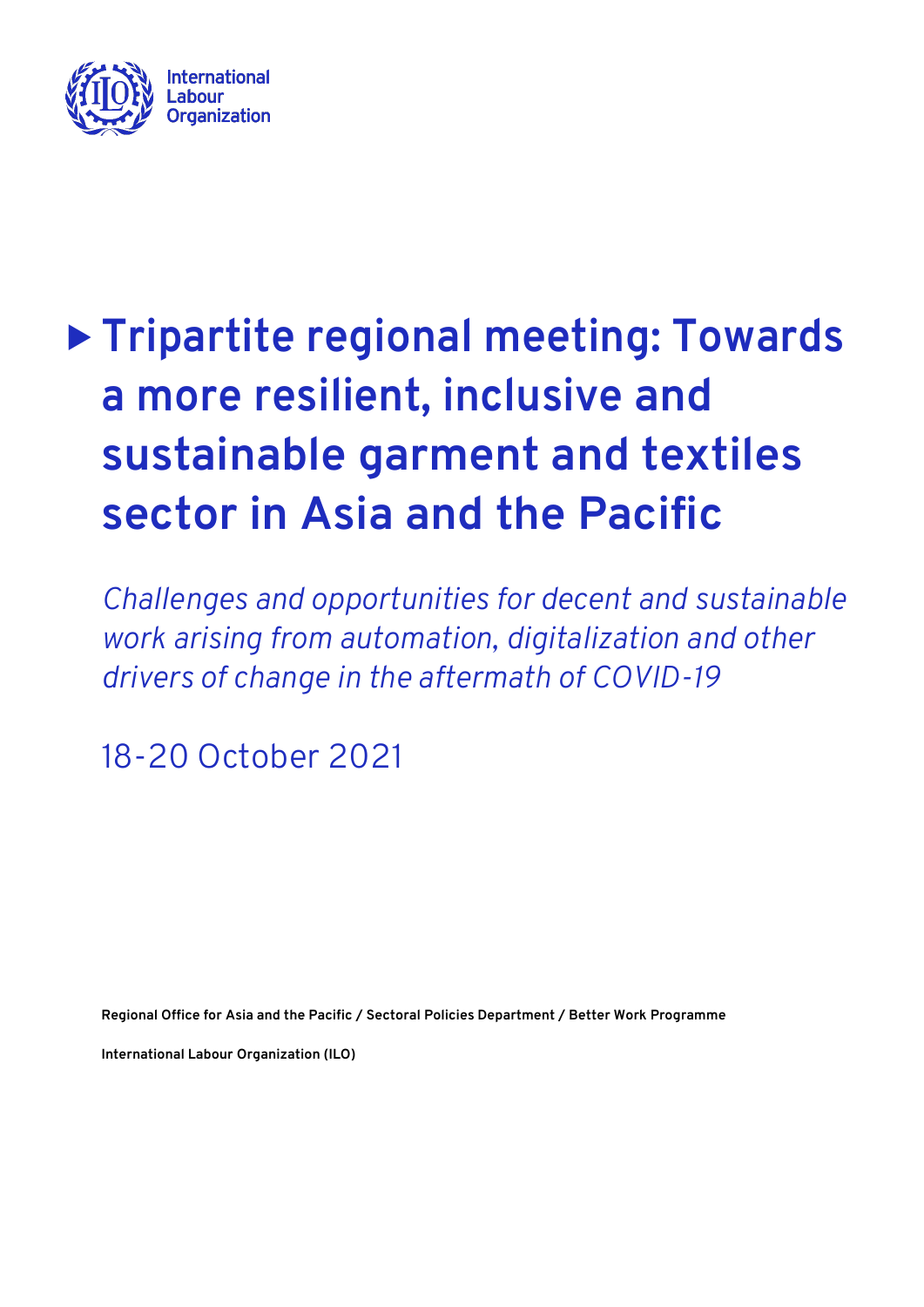## **Agenda** All times Bangkok [GMT+7] and Geneva [CEST/GMT+2]

## **DAY 1 (18 October 2021): Where we are**

#### **Objective:**

Set the context and provide tripartite constituents an opportunity to discuss current developments shaping the industry, in particular the impact of the COVID-19 pandemic and responses to it.

#### **Methodology:**

Group meetings, presentations and tripartite panel and plenary discussions.

#### **Timetable:**

| <b>Time / duration</b>             | <b>Activities</b>                                                                                                                                                                                                                                                                                                                                                                                                                                                                                                                                                                       |
|------------------------------------|-----------------------------------------------------------------------------------------------------------------------------------------------------------------------------------------------------------------------------------------------------------------------------------------------------------------------------------------------------------------------------------------------------------------------------------------------------------------------------------------------------------------------------------------------------------------------------------------|
| 13:00-14:00<br>$(08:00-09:00)$     | <b>Group meetings (closed sitting)</b><br>Employers<br>Workers                                                                                                                                                                                                                                                                                                                                                                                                                                                                                                                          |
| 14:00 - 14:05<br>$(9:00 - 9:05)$   | Welcome<br>o Facilitator: Ms Sarah Thomas, Communications Officer, Better Work Programme                                                                                                                                                                                                                                                                                                                                                                                                                                                                                                |
| 14:05 - 14:40<br>$(9:05 - 9:40)$   | <b>Session 1: Opening</b><br>$\circ$ Ms Chihoko Asada-Miyakawa, ILO Regional Director for Asia and the Pacific<br>○ HE Ms Sovann Vannaroth, Secretary of State, Ministry of Labour & Vocational<br>Training, Cambodia<br>o Mr Majyd Aziz, [former president], Employers' Federation of Pakistan (EFP)<br>o Ms Kalpona Akter, President, Bangladesh Garment and Industrial Workers<br>Federation (BGIWF)<br>○ Ms Anna Jakenberg Brinck, Deputy Head and Minister Counsellor, Embassy of<br>Sweden to Thailand<br>o Ms Alette van Leur, Director of the Sectoral Policies Department, ILO |
| $14:40 - 14:45$<br>$(9:40 - 9:45)$ | <b>Meeting objectives, process &amp; methodology</b><br>o Mr David Williams, Project Manager, ILO-Sida Decent Work in Garment Supply<br>Chains Asia Project<br>o Mr Mohammad Taher, Meetings Coordinator, Sectoral Policies Department                                                                                                                                                                                                                                                                                                                                                  |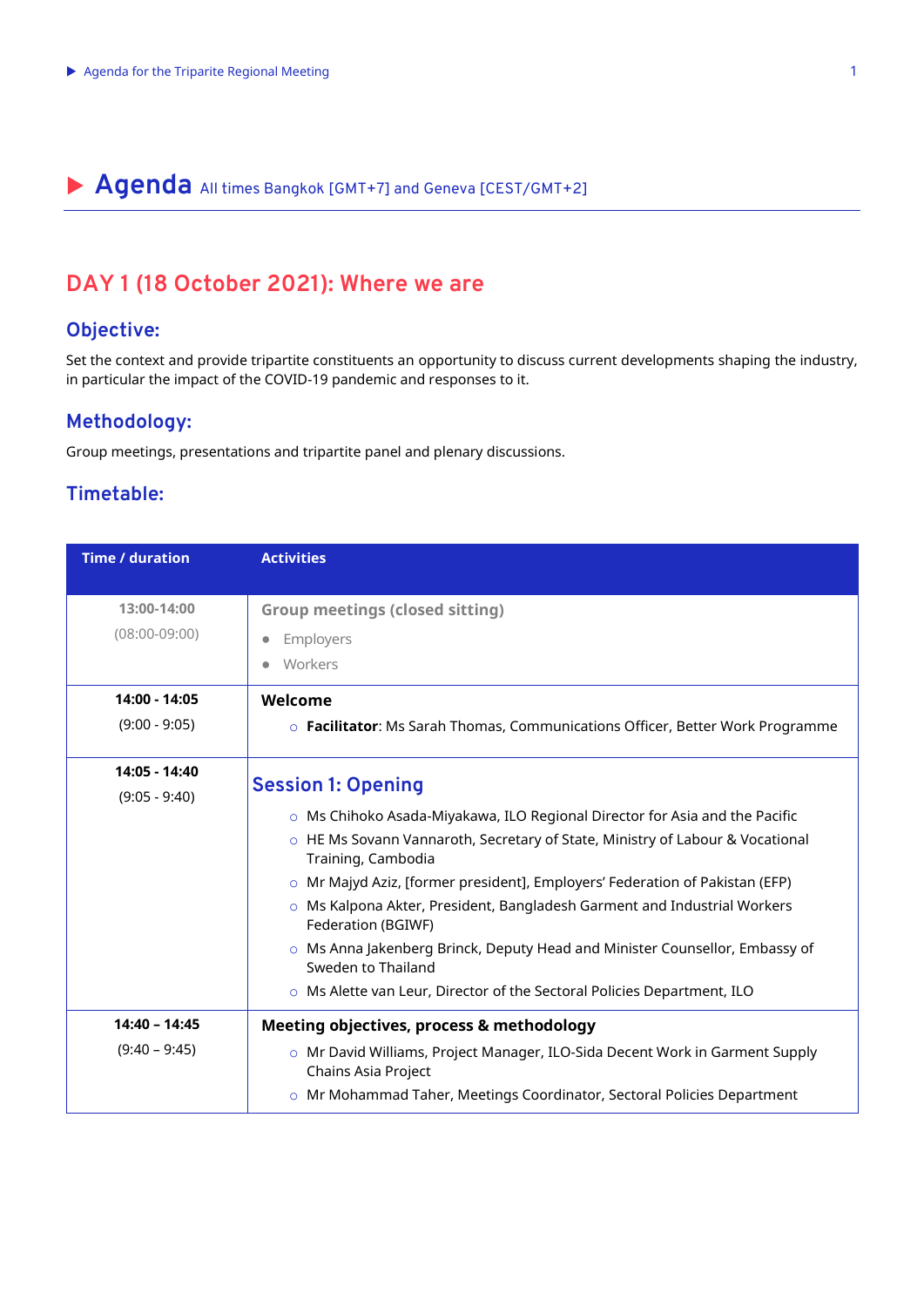| <b>Time / duration</b>              | <b>Activities</b>                                                                                                 |
|-------------------------------------|-------------------------------------------------------------------------------------------------------------------|
|                                     | Session 2: The industry as it is                                                                                  |
|                                     | How Covid-19 and other drivers of change are impacting the garment and<br>textiles sector in Asia and the Pacific |
|                                     | Moderator: Mr Dan Rees, Head, Better Work Programme                                                               |
| $14:45 - 15:00$<br>$(9:45 - 10:00)$ | Introduction: the current state of the industry in Asia and the Pacific - an overview<br>of recent trends         |
|                                     | o Mr Christian Viegelahn, Regional Economist, ILO Regional Office for Asia and the<br>Pacific                     |
| $15:00 - 15:45$                     | Panel discussion: industry perspectives and responses to COVID-19                                                 |
| $(10:00 - 10:45)$                   | $\circ$ Mr H G W Gunawardena, Secretary, Wages Board, Department of Labour, Sri<br>Lanka                          |
|                                     | o Mr Anil Jain, Federation of Indian Chambers of Commerce & Industry (FICCI)                                      |
|                                     | o Mr Nadeem Parwaz, President, the Pakistan Garments Textiles and Leather<br><b>Workers Federation</b>            |
| $15:45 - 16:55$                     | Plenary: experiences and good practices                                                                           |
| $(10:45 - 11:55)$                   | o Mr Faroog Ahmed, Secretary-General, Bangladesh Employers' Federation (BEF)                                      |
|                                     | o Ms Christina Hajagos-Clausen, Director Textile and Garment Industry, IndustriALL<br><b>Global Union</b>         |
|                                     | $\circ$ Representatives of other attending governments                                                            |
| $16:55 - 17:00$                     | Closing                                                                                                           |
| $(11:55 - 12:00)$                   | o Facilitator: Ms Sarah Thomas, Communications Officer, Better Work Programme                                     |

## **DAY 2 (19 October 2021): Where we want to be**

#### **Objective:**

Discuss how to harness the different drivers of change for decent work and sustainability in the sector, taking into account the 2019 ILO Centenary Declaration for the Future of Work.

#### **Methodology:**

Group meetings, ILO presentations and working group discussions on future of work opportunities and challenges in the world of work driven by technological innovations, environmental and climate change, globalization, demographic shifts and (gender) inequalities.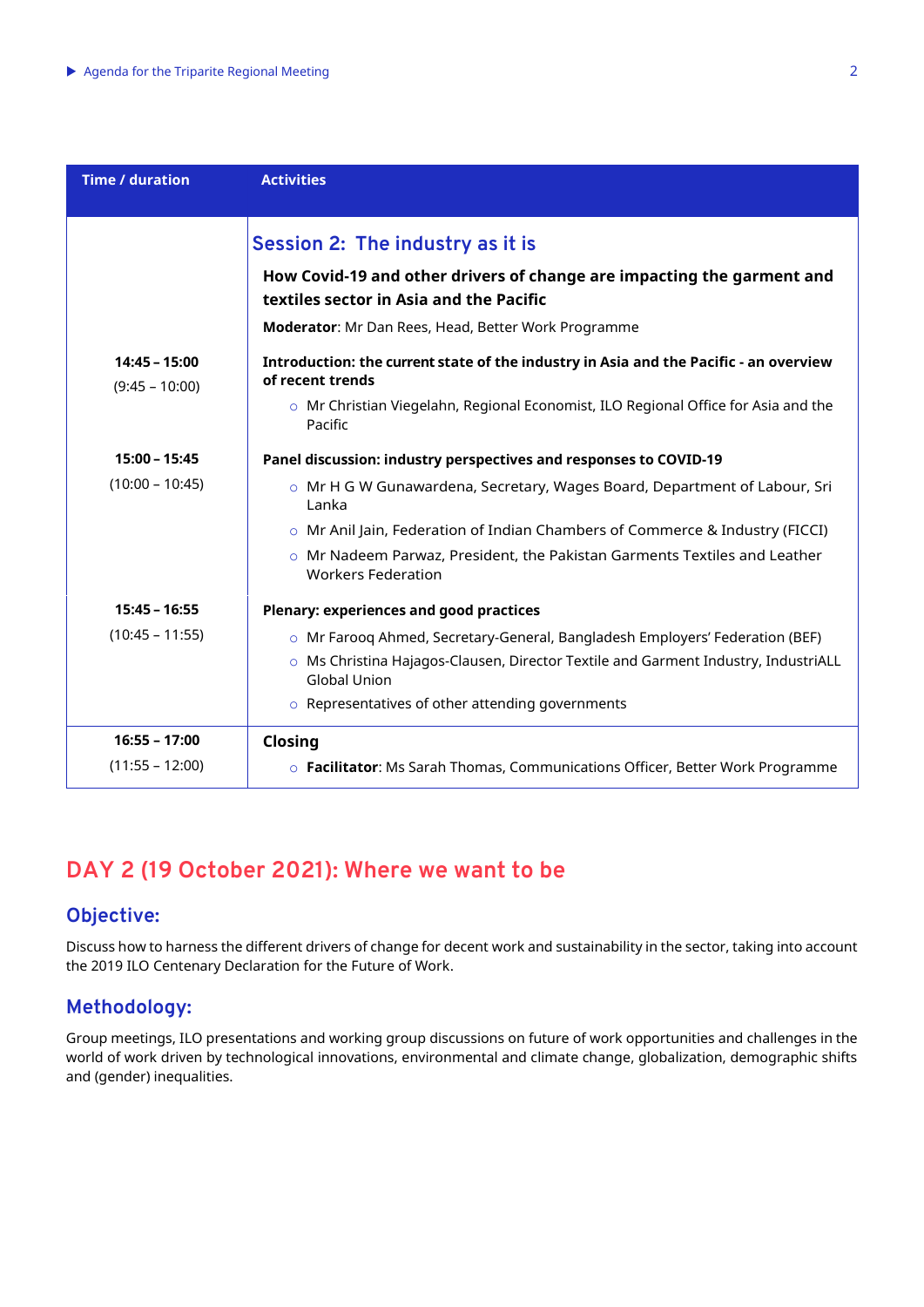### **Timetable:**

| <b>Time / duration</b>            | <b>Activities</b>                                                                                                                            |
|-----------------------------------|----------------------------------------------------------------------------------------------------------------------------------------------|
| $13:00 - 14:00$                   | <b>Group meetings (closed sitting)</b>                                                                                                       |
| $(08:00 - 09:00)$                 | Employers<br>$\bullet$                                                                                                                       |
|                                   | Workers                                                                                                                                      |
| $14:00 - 14:05$                   | <b>Opening &amp; recap of Day 1</b>                                                                                                          |
| $(9:00 - 9:05)$                   | o Facilitator: Ms Sarah Thomas, Communications Officer, Better Work Programme                                                                |
|                                   | <b>Session 3: The industry we want to build</b>                                                                                              |
|                                   | Moderator: Mr Conor Boyle, Head of Programme Development, Learning and Country<br>Programmes, Better Work                                    |
| 14:05 - 14:45                     | ILO Introduction: key drivers of change to the future of work in the sector                                                                  |
| $(9:05 - 9:45)$                   | o Technological change: Ms Arianna Rossi, Senior Research & Policy Specialist,<br><b>Better Work</b>                                         |
|                                   | o Environmental impact and the climate challenge: Ms Cristina Martinez,<br>Senior Specialist, Environment and Decent Work, DWT-Bangkok       |
|                                   | o Trade & Globalization: Ms Tara Rangarajan, Head of Communications, Brand<br>Relationships and Country Programmes, Better Work              |
|                                   | o Gender Equality: Ms Joni Simpson, Senior Specialist, Gender, Equality and Non-<br>discrimination, DWT-Bangkok                              |
| 14:45 - 15:45<br>$(9:45 - 10:45)$ | Thematic breakout sessions (x 4 in parallel): how can the garment sector harness the<br>potential and mitigate the risks from these changes? |
|                                   | ○ Group 1: Technological change (Moderator: Ms Arianna Rossi)                                                                                |
|                                   | o Group 2: Environmental impact and the climate challenge (Moderator: Ms<br>Cristina Martinez & Prof. Samantha Sharpe)                       |
|                                   | $\circ$ Group 3: Trade & Globalization (Moderator: Ms Tara Rangarajan)                                                                       |
|                                   | ○ Group 4: Demographics and gender (Moderator: Ms Joni Simpson)                                                                              |
| 16:00 - 16:25                     | <b>Plenary: summary of breakout sessions</b>                                                                                                 |
| $(11:00 - 11:25)$                 | o Moderators of groups 1-4                                                                                                                   |
| $16:25 - 16:55$                   | Additional contributions and feedback from participants                                                                                      |
| $(11:25 - 11:55)$                 |                                                                                                                                              |
| $16:55 - 17:00$                   | Closing                                                                                                                                      |
| $(11:55 - 12:00)$                 | Facilitator: Ms Sarah Thomas, Communications Officer, Better Work Programme<br>$\circ$                                                       |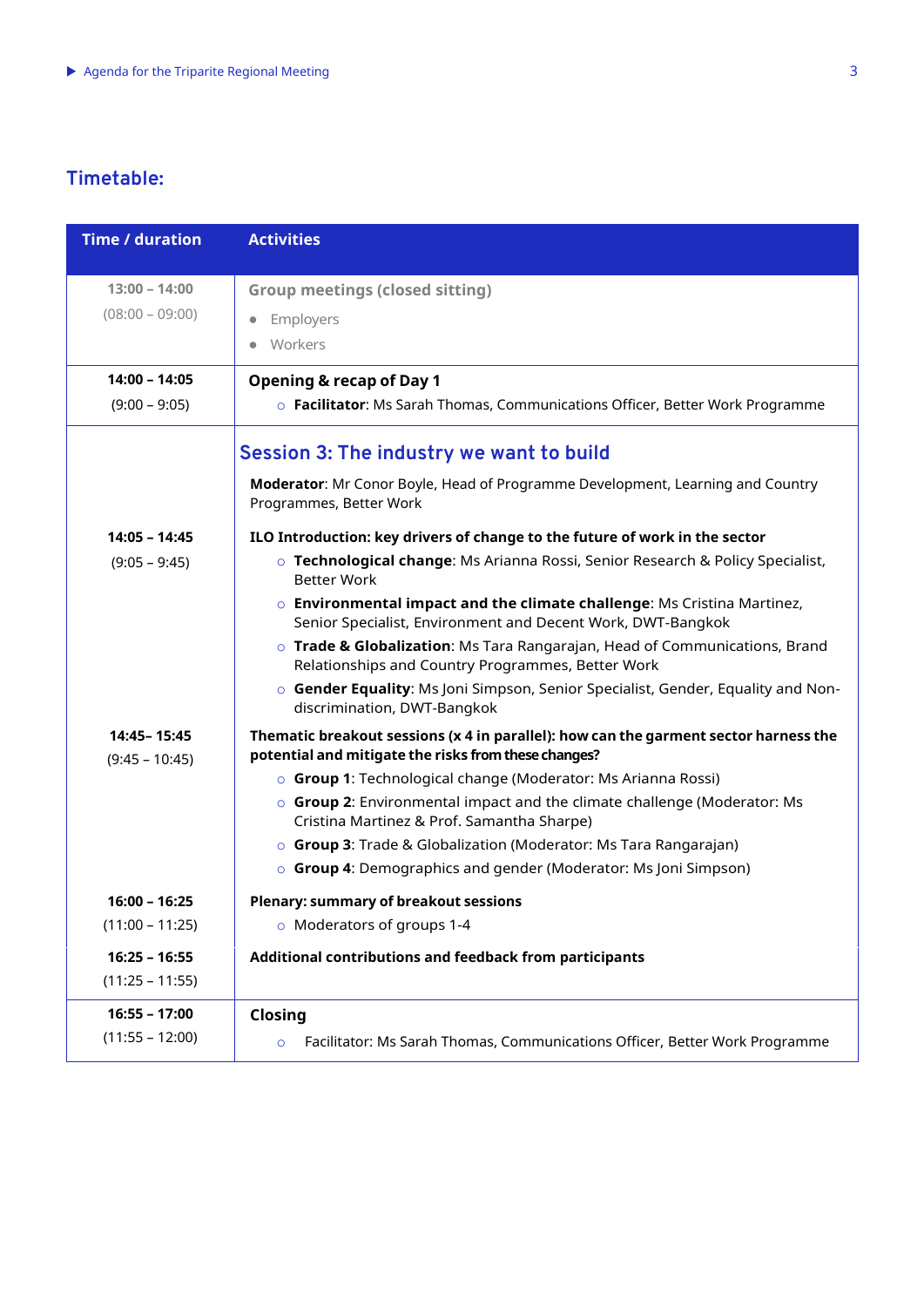## **DAY 3 (20 October 2021): How we can get there**

#### **Objective:**

The last day will be dedicated to building a better future of work, taking into account the 202[1 Global Call to Action for a](https://www.ilo.org/wcmsp5/groups/public/---ed_norm/---relconf/documents/meetingdocument/wcms_806092.pdf)  [Human-Centred Recovery from the COVID-19 crisis that is inclusive, sustainable and resilient.](https://www.ilo.org/wcmsp5/groups/public/---ed_norm/---relconf/documents/meetingdocument/wcms_806092.pdf)

#### **Methodology:**

Group meetings, presentations, tripartite panel and plenary discussions.

#### **Timetable:**

| <b>Time / duration</b>              | <b>Activities</b>                                                                                                                                          |
|-------------------------------------|------------------------------------------------------------------------------------------------------------------------------------------------------------|
| $13:00 - 14:00$                     | <b>Group meetings (closed sitting)</b>                                                                                                                     |
| $(08:00 - 09:00)$                   | Employers<br>$\bullet$                                                                                                                                     |
|                                     | Workers<br>$\bullet$                                                                                                                                       |
| $14:00 - 14:05$                     | <b>Opening &amp; recap of Day 2</b>                                                                                                                        |
| $(9:00 - 9:05)$                     | o Facilitator: Ms Sarah Thomas, Communications Officer, Better Work Programme                                                                              |
|                                     | Session 4: Building a better future of work for the garment sector                                                                                         |
|                                     | Moderator: Mr Casper Edmonds, Head, Extractives, Energy and Manufacturing Unit,<br>Sectoral Policies Department, ILO                                       |
| 14:05 - 14:30<br>$(9:05 - 9:30)$    | Introduction: ILO Global Call to Action for a Human-Centred Recovery from COVID-19<br>that is inclusive, sustainable and resilient                         |
| 25'                                 | o H.E. Mr Mustafizur Rahman, Ambassador Extraordinary and Plenipotentiary,<br>Permanent Mission of the People's Republic of Bangladesh to the UN in Geneva |
| $14:30 - 15:15$<br>$(9:30 - 10:15)$ | Tripartite panel discussion: solutions in the sector for a better future of work that is<br>inclusive, sustainable and resilient                           |
|                                     | Mr Sudi Astono, Labour Inspectorate, DG for Labour Inspection & OSH Department,<br>Ministry of Manpower, Indonesia                                         |
|                                     | o Mr Athit Kong, President, Coalition of Cambodian Apparel Workers Democratic Union<br>(CCAWDU)                                                            |
| 15:15 - 16:30                       | <b>Plenary discussion:</b>                                                                                                                                 |
| $(10:15 - 11:30)$                   | o Representatives of other attending employer organizations<br>○ Representatives of other attending governments                                            |
| $16:30 - 17:00$                     | <b>Closing remarks</b>                                                                                                                                     |
| $(11:30 - 12:00)$                   | Facilitator: Ms Sarah Thomas, Communications Officer, Better Work Programme                                                                                |
| 30' (5' each)                       | o Ms Alette van Leur, Director of the Sectoral Policies Department, ILO                                                                                    |
|                                     | o Mr Md Humayun Kabir, Joint Secretary, Ministry of Labour & Employment,                                                                                   |
|                                     | Bangladesh                                                                                                                                                 |
|                                     | o Ms Tran Thi Lan Anh, Deputy Secretary General, Viet Nam Chamber of Commerce<br>and Industry (VCCI)                                                       |